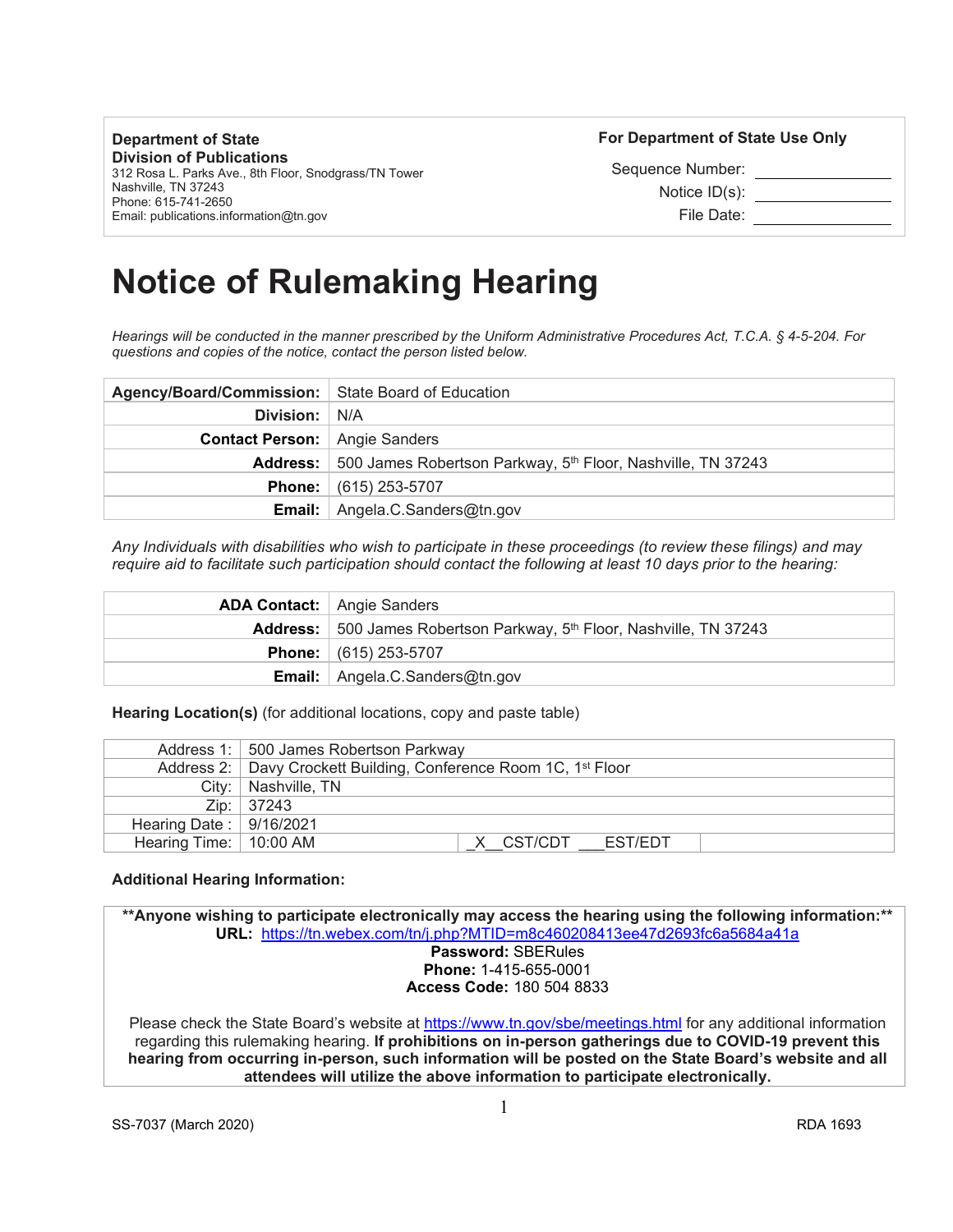# Oral comments are invited at the hearing. In addition, written comments may be submitted via email at [angela.c.sanders@tn.gov](mailto:angela.c.sanders@tn.gov) or mailed to: Tennessee State Board of Education Attention: Angie Sanders Davy Crockett Tower, 5<sup>th</sup> Floor 500 James Robertson Parkway Nashville, Tennessee 37243**.**

Written comments must be received by 4:30 PM CT on September 21, 2021 in order to ensure consideration. For further information, please contact Angie Sanders by e-mail at [angela.c.sanders@tn.gov.](mailto:angela.c.sanders@tn.gov)

If attending the hearing in-person, please bring identification so that you may be checked into the building by security. Conference room 1C is located on the first floor.

## **Revision Type (check all that apply):**

X Amendment

New

Repeal

**Rule(s)** (**ALL** chapters and rules contained in filing must be listed. If needed, copy and paste additional tables to accommodate more than one chapter. Please enter only **ONE** Rule Number/Rule Title per row.)

| Chapter            | <b>Chapter Title</b>             |
|--------------------|----------------------------------|
| <b>Number</b>      |                                  |
| 0520-14-01         | <b>Charter Schools</b>           |
| <b>Rule Number</b> | <b>Rule Title</b>                |
| 0520-14-01-.07     | Governing Body Training Approval |

| <b>Chapter</b><br><b>Number</b> | <b>Chapter Title</b>           |
|---------------------------------|--------------------------------|
| 0520-01-02                      | District and School Operations |
| <b>Rule Number</b>              | <b>Rule Title</b>              |
| 0520-01-02-.11                  | School Board Training          |

| <b>Chapter</b>     | <b>Chapter Title</b>                       |
|--------------------|--------------------------------------------|
| <b>Number</b>      |                                            |
| 0520-01-02         | District and School Operations             |
| <b>Rule Number</b> | <b>Rule Title</b>                          |
| 0520-01-02-.31     | Organization and Administration of Schools |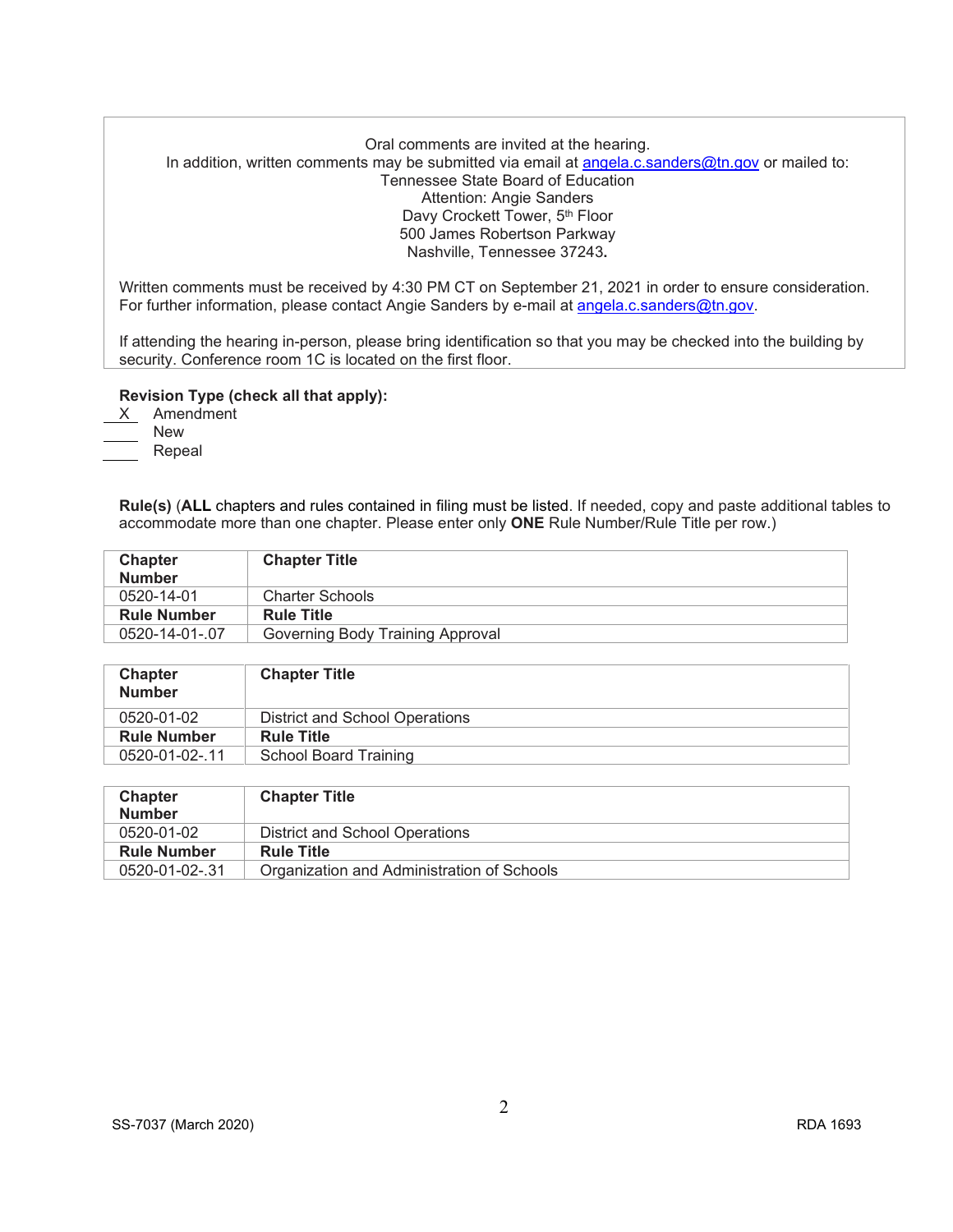#### **AMENDMENT**

# **RULES OF THE STATE BOARD OF EDUCATION**

## **CHAPTER 0520-14-01 CHARTER SCHOOLS**

## **0520-14-01-.07 GOVERNING BODY TRAINING APPROVAL.**

- (1) Approval of Training Courses.
	- (a) Charter school governing body ("Governing Body") training courses ("Training Courses") shall be certified by the Tennessee Charter School Center ("TCSC") and approved by the State Board of Education ("State Board").
	- (b) Training hours will be recognized only for Training Courses that are certified by the TCSC and approved by the State Board in accordance with this rule.
	- (c) The TCSC shall review proposed governing body Training Courses. The TCSC shall require prospective course providers to submit the following information for review:
		- 1. Name of the individual(s) or entity wishing to provide training;
		- 2. Experience of the individual(s) or entity in providing governing board training;
		- 3. Instructor qualifications;
		- 4. Title, proposed agenda, and length of training courses;
		- 5. Intended audience for the courses (New Board Members, Experienced Board Members, etc.);
		- 6. Description of content to be delivered and learning objectives;
		- 7. Description of instructional strategies, activities, and presentation materials;
		- 8. Method of delivery of Training Course content (webinar, in-person, etc.);
		- 9. Fees, if any, to be charged; and
		- 10. Methods used to evaluate the achievement of stated learning objectives and provider effectiveness.
	- (d) Training Courses that meet the requirements of this rule and are certified by the TCSC shall be submitted annually by the TCSC to the State Board for approval.
		- 1. The TCSC shall submit certified Training Courses for approval to the State Board no later than March 15 of the year in which the course will be offered.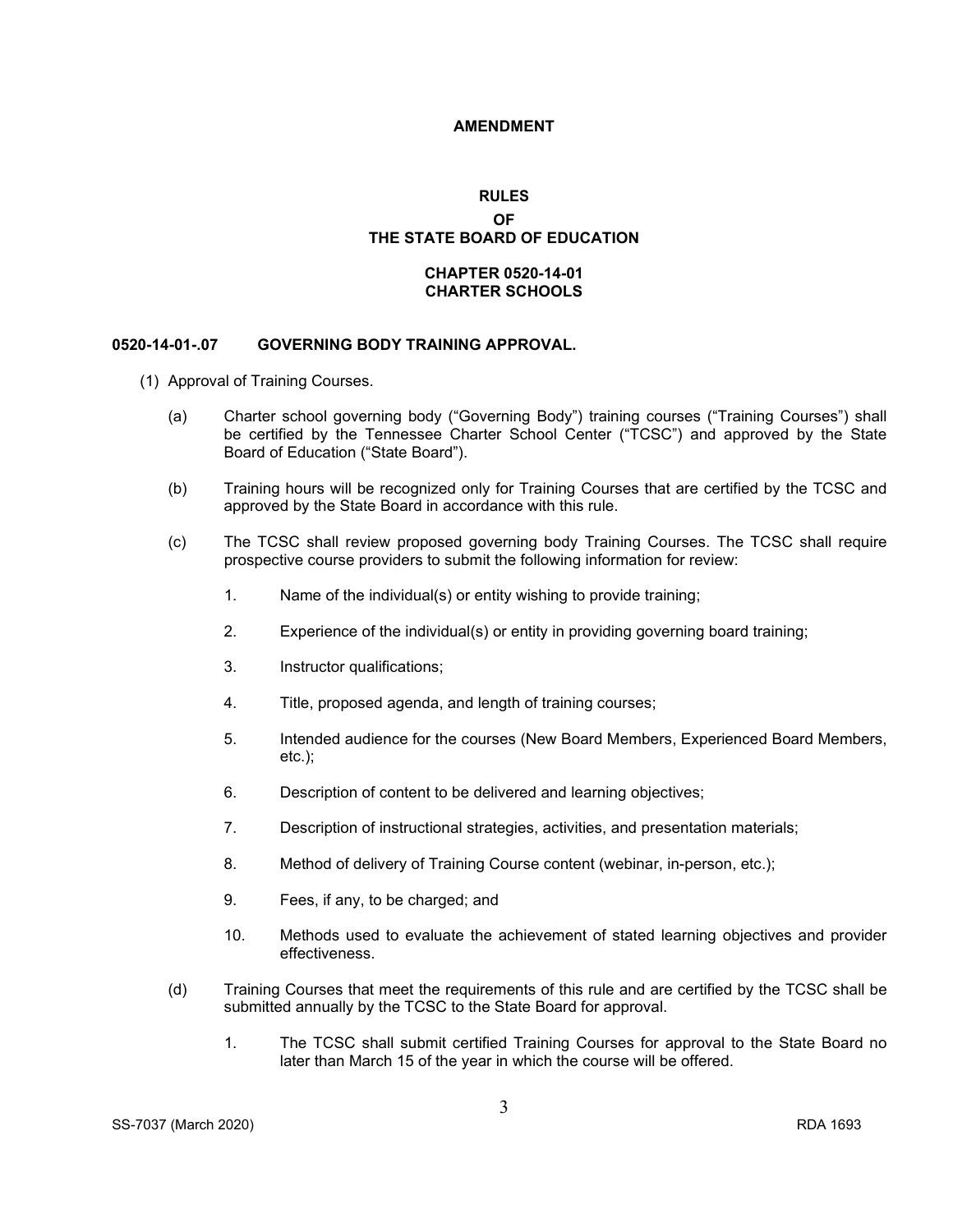- 2. Training Courses certified by the TCSC and approved by the State Board shall be included in State Board Policy 6.112.
- 3. Training Course approvals are valid for three (3) years, unless the provider or State Board indicates the course is proposed or approved for a shorter period of time.
- 4. The TCSC shall notify the State Board if any changes to information outlined in paragraph (c) are made to approved Training Courses during the approval period. The State Board staff shall determine if the changes are material and if re-approval is required as a result of the changes and notify the TCSC.
- (e) When submitting certified Training Courses for approval, the TCSC shall include a summary of the reasons for the approval recommendation to the State Board.
- (2) Training Course Requirements.
	- (a) Training requirements for new Governing Body members with less than one (1) year of continuous service as part of the current Governing Body and members of newly approved charter school Governing Bodies ("New Board Members").
		- 1. Training Hour Requirements. New Board Members shall, at a minimum, complete six (6) hours of training within twelve (12) months of joining the Governing Body.
			- i. Governing Body members with a break in service of more than one (1) year within the same Governing Body or new members of a Governing Body shall be considered New Board Members for training purposes.
		- 2. Training Course Content. New Board Members shall, at a minimum, receive training on the following topics:
			- i. Overview of responsibilities of non-profit governance, including but not limited to financial oversight and evaluation of school leadership.
			- ii. State laws and rules governing charter school operations, including student discipline and student discipline due process requirements, and requirements to comply with federal laws including, but not limited to the Individuals with Disabilities Education Act ("IDEA"), the Federal Educational Rights and Privacy Act ("FERPA"), and Section 504 of the Rehabilitation Act of 1973.
			- iii. Tennessee open meetings and open records requirements.
			- iv. Conflict of interest and ethics.
		- 3. New Board Members may establish compliance through the completion of one (1) six (6) hour Training Course, or through the completion of multiple Training Courses combined to reach the six (6) hour minimum.
		- 4. New Board Members shall complete all required training hours within twelve (12) months of joining the Governing Body.
	- (b) Training Requirements for experienced Governing Body members with one (1) or more years of continuous Governing Body service as part of a specific school's Governing Body ("Experienced Board Members").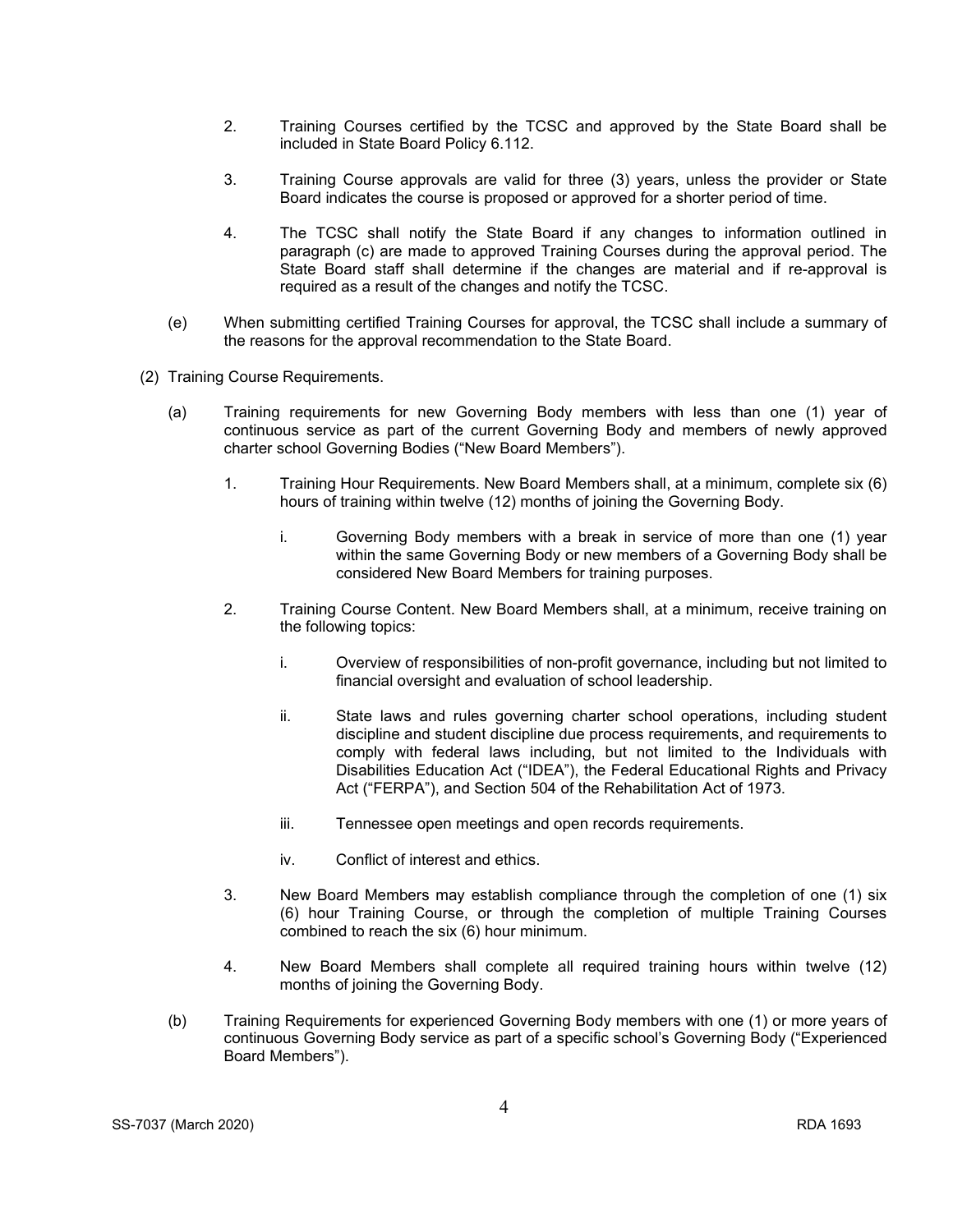- 1. Training Hour Requirements. Experienced Board Members shall, at a minimum, complete four (4) hours of training each year.
- 2. Training Course Content. Experienced Board Members may select any Training Course(s) certified by the TCSC and approved by the State Board.
- 3. Experienced Board Members may establish compliance through the completion of one (1) four (4) hour Training Course, or through the completion of multiple Training Courses combined to reach the four (4) hour minimum.
- 4. Experienced Board Members shall complete all required training hours by November 15 each year.
- (c) If a Governing Body member is unable to complete all required training hours due to an unanticipated hardship, the Charter School may request a waiver from the authorizer or Commissioner of Education to reduce or waive the annual training requirement for that Governing Body member, pursuant to T.C.A. § 49-13-111. If a New Board Member is granted a waiver or reduction of required hours for a particular year, any Training Courses not completed by the board member shall be made up in the following year. Waivers shall only be valid for one (1) year.
- (d) Approved Training Course providers shall provide a list to the TCSC of all governing body members who have completed approved Training Courses by November 15 of each year. The TCSC shall provide a list to charter school authorizers of all Governing Body members who have completed training requirements by the required deadlines set forth in this rule. Charter school authorizers shall monitor charter Governing Body compliance with these rules. Governing Body members shall provide documentation of the completion of required Training Courses to the authorizer, if requested.

*Authority:* T.C.A § 49-13-111;. *Administrative History:*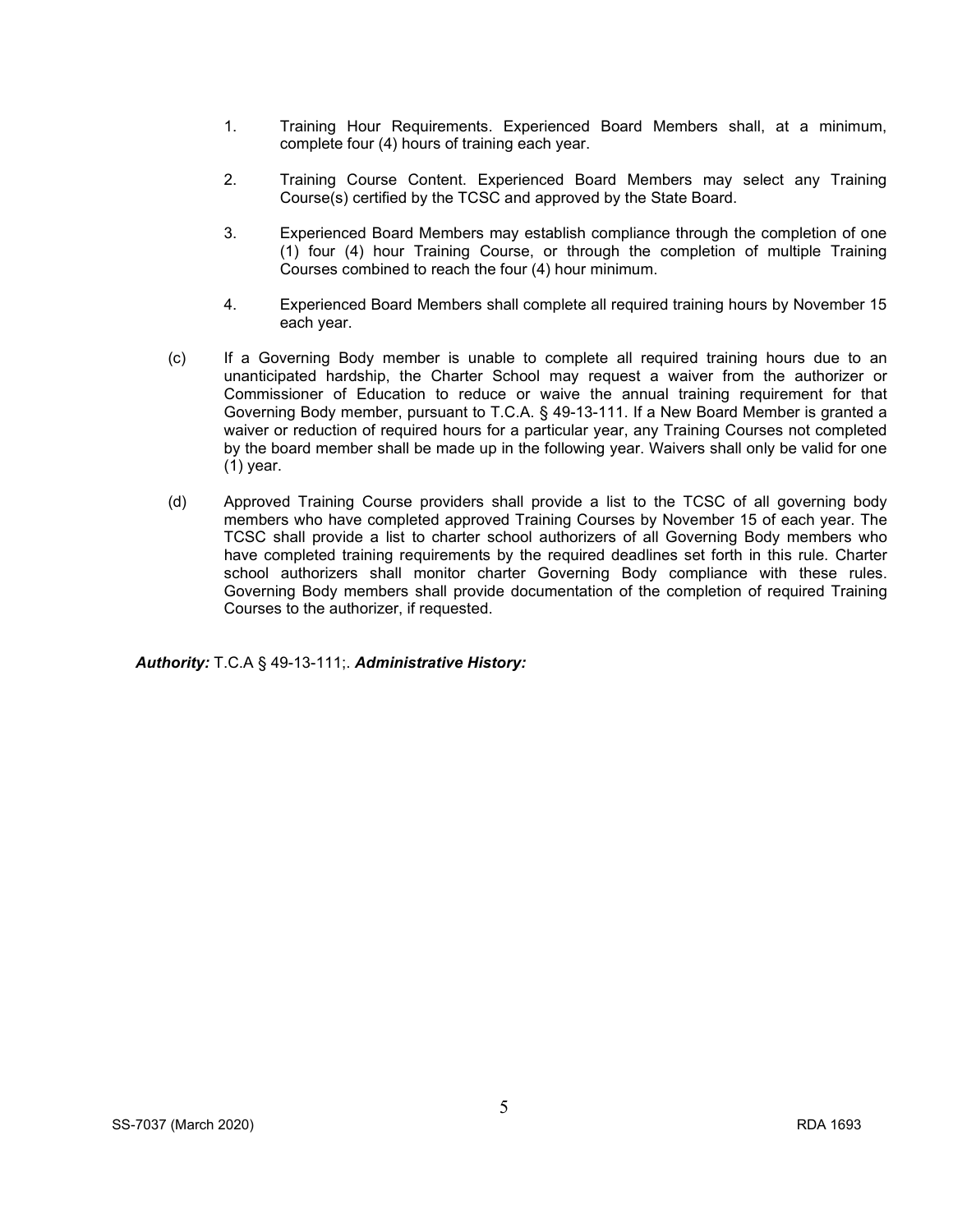#### **AMENDMENT**

# **RULES OF THE STATE BOARD OF EDUCATION**

# **CHAPTER 0520-01-02 DISTRICT AND SCHOOL OPERATIONS**

#### **0520-01-02-.11 SCHOOL BOARD TRAINING.**

- (3) Approval of Training Courses.
	- (f) Local school board member training courses ("Training Courses") shall be approved by the State Board.
	- (g) Training hours will be recognized only for Training Courses approved by the State Board in accordance with this rule.
	- (h) The State Board shall appoint a School Board Training Advisory Committee ("Advisory Committee") responsible for evaluating and recommending Training Courses for approval. The Advisory Committee shall include a member of the State Board of Education, the Executive Director of the State Board or his/her designee, the Commissioner of Education or his/her designee, and at least one (1) local school board member. The Advisory Committee may also include others appointed by the State Board for terms designated by the State Board.
	- (i) Beginning in 2022, the Advisory Committee shall evaluate proposed Training Courses and recommend Training Courses for approval to the State Board. The Advisory Committee shall require prospective course providers to submit an application for Training Course approval to the Advisory Committee by February 15 prior to the fiscal year in which the course will be offered. The application for Training Course approval shall include, but is not limited to, the following information:
		- 1. Name of the prospective course provider (individual(s), entity, or LEA);
		- 2. Experience of the prospective course provider in providing school board member training;
		- 3. Instructor qualifications;
		- 4. Title, proposed agenda, and length of Training Course(s);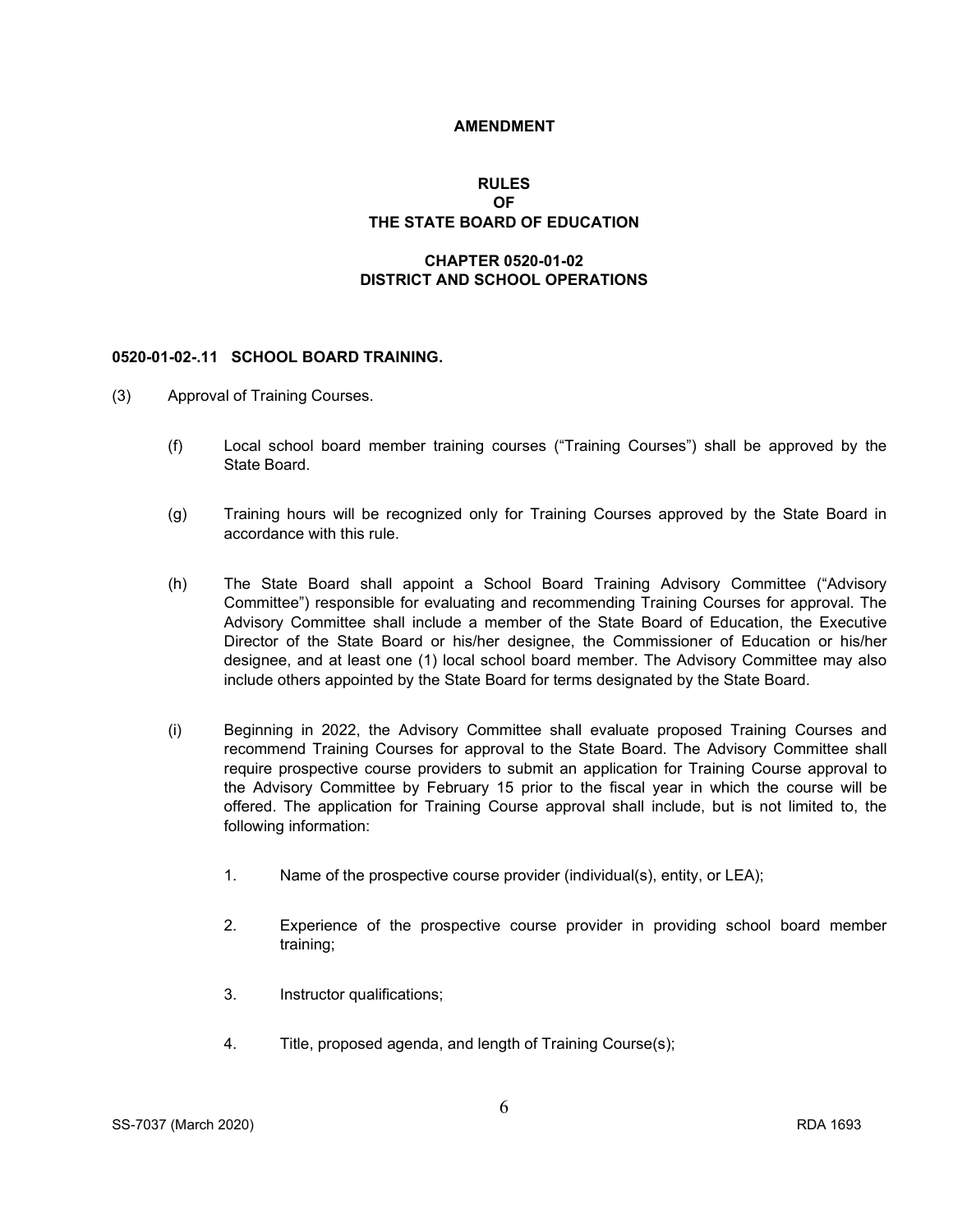- 5. Intended audience for the course(s) (New Board Members and/or Experienced Board Members);
- 6. Description of content to be delivered and learning objectives;
- 7. Description of instructional strategies, activities, and presentation materials;
- 8. Method of delivery of training course content (webinar, in-person, etc.);
- 9. Fees, if any, to be charged;
- 10. Methods used to evaluate the achievement of stated learning objectives and course provider effectiveness; and
- 11. If an LEA proposes Training Courses for approval, the proposal shall state whether the Training Courses are restricted to members of the LEA's Board of Education or if Training Courses will be open to any Board of Education member who wishes to participate.
- (j) Any Training Courses not recommended for approval may be re-submitted by the provider to the Advisory Committee during the next application cycle.
- (k) Training Courses that meet the requirements of this rule and are recommended by the Advisory Committee for approval shall be submitted by the Advisory Committee to the State Board for approval.
	- 1. Beginning in 2022, the Advisory Committee shall submit recommended Training Courses for approval to the State Board no later than May 1 prior to the fiscal year in which the course will be offered.
	- 2. Training Courses recommended by the Advisory Committee and approved by the State Board shall be included in State Board Local School Board Member Training Policy 2.100.
	- 3. Training Course approvals are valid for three (3) years, unless the provider or State Board indicates the course is proposed or approved for a shorter period of time.
	- 4. Approved Training Course providers shall notify State Board staff if any changes to information outlined in subparagraph (1)(d) are made to approved Training Courses during the approval period. State Board staff shall determine if re-approval by the State Board is required as a result of the changes.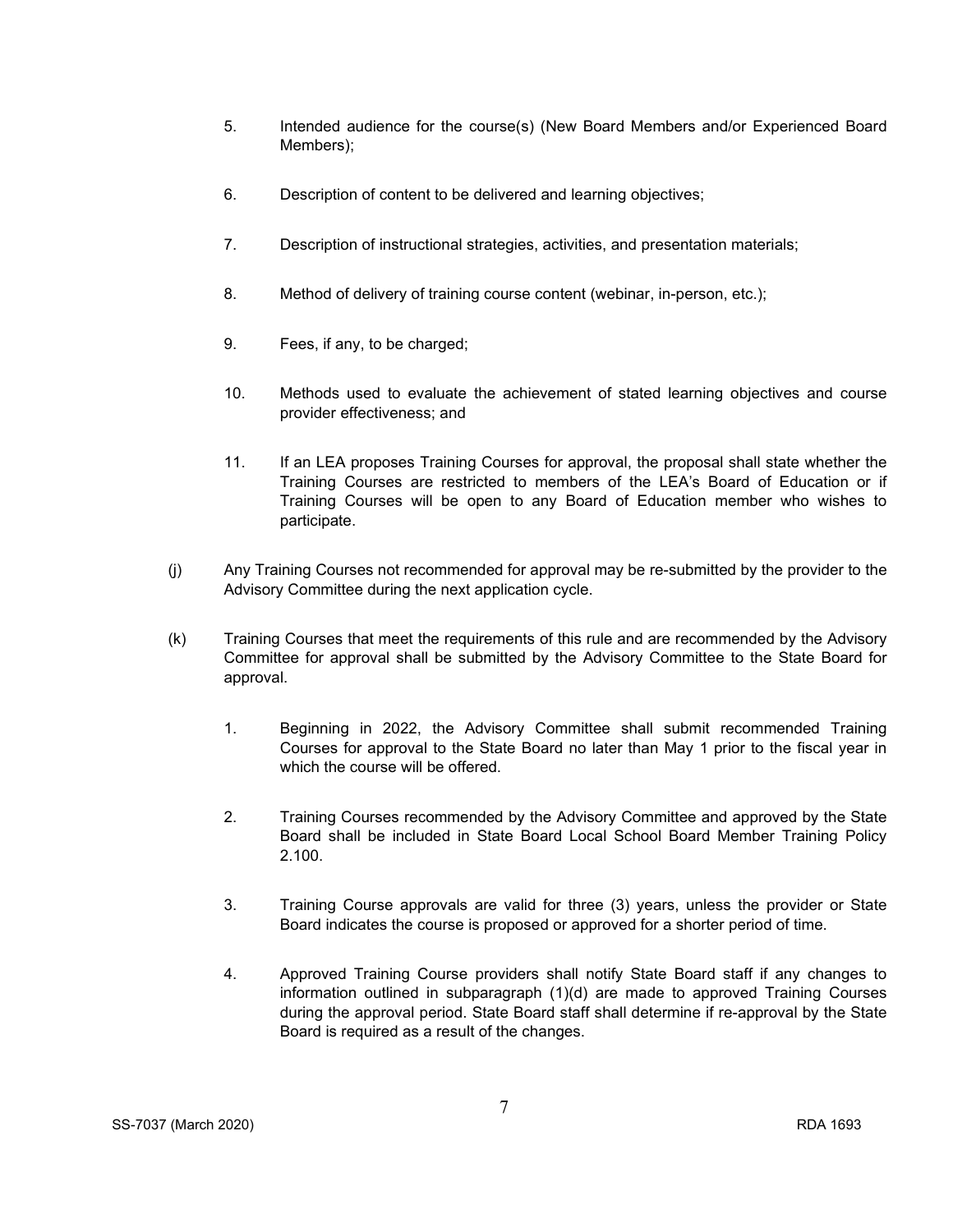- (l) When submitting recommended Training Courses for approval to the State Board, the Advisory Committee shall include a summary of the reasons for the approval recommendation.
- (4) Training Requirements.
	- (a) Training Requirements for New Board Members. Beginning on July 1, 2022, newly elected or newly appointed members of a local board of education ("New Board Members") shall, at a minimum, participate in twenty-one (21) hours of training during their first year in office. The twenty-one (21) hours shall include fourteen (14) hours of orientation Training Courses covering topics outlined in subparagraph (2)(a)(1); however, if a New Board Member has been elected to a local board of education with a break in service of more than four (4) years, the New Board Member may choose to substitute any orientation Training Course with any other approved Training Course to count toward the required fourteen (14) hours of orientation training. The remaining seven (7) hours shall be selected from any additional approved Training Course(s). All required training hours shall be completed within twelve (12) months of joining the local board of education.
		- 1. Orientation Training Course Content. New Board Members shall complete orientation Training Courses covering the following topics:
			- i. Education's governance structure, including an overview of the roles and responsibilities of the State Board of Education, Department of Education, and the Public Charter School Commission;
			- ii. School data and finance;
			- iii. Communication and engagement;
			- iv. Board policies;
			- v. Strategic planning;
			- vi. School law;
			- vii. Board/Director of Schools relations;
			- viii. Board/staff relations;
			- ix. Board/student relations;
			- x. Tennessee open meetings and open records requirements; and
			- xi. Conflict of interest and ethics.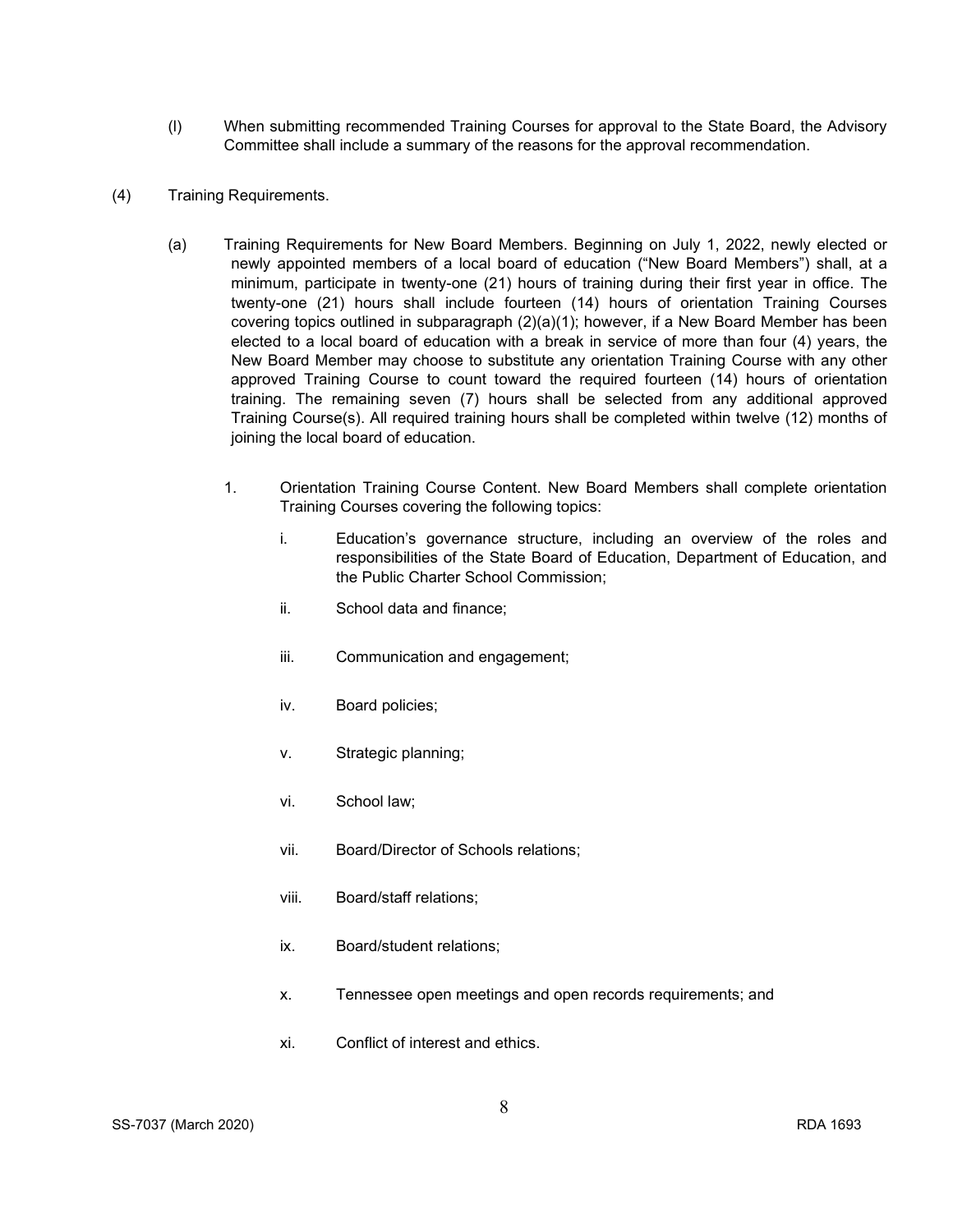- (b) Training Requirements for Experienced Board Members. Beginning on July 1, 2022, experienced local school board members with one (1) or more years of service on a local board of education with a break in service of no more than four (4) years ("Experienced Board Members") shall, at a minimum, complete seven (7) hours of training each fiscal year.
	- 5. Training Course Content. Experienced Board Members shall select any approved Training Course(s) to meet the required seven (7) hours each fiscal year.
	- 2. Local school board members who are re-elected to a local board of education with no break in service shall be considered Experienced Board Members for training purposes.
- (5) School Board Member Stipends and Monitoring.
	- (a) Local school board members may receive a stipend for completing approved Training Courses, subject to available funding. The Department of Education may be responsible for administration of any stipend payments utilizing state funds.
	- (b) The Department of Education shall be responsible for monitoring local school board member compliance with these rules. Approved Training Course providers shall provide a list to the Department of Education of all local school board members who have completed approved Training Courses during the fiscal year. This report shall be submitted to the Department of Education by July 15 following each fiscal year.
	- (c) If a local school board member is unable to complete all required training hours due to an unanticipated hardship, the Commissioner of Education may reduce the number of required hours required for the board member under this rule upon receiving explanation of the unanticipated hardship and request for reduction. Any reduction granted by the Commissioner of Education shall only be valid for one (1) year. If a New Board Member is granted a reduction by the Commissioner, any orientation Training Courses not completed by the board member shall be made up in the following year. If a local school board member was unable to complete any of the required training hours due to an unanticipated hardship, the local board of education may request that the Commissioner of education waive the annual training requirement for that board member. The waiver request shall include an explanation of the unanticipated hardship that prevented the board member from completing any required training hours.
- (4) Until July 1, 2022, Local School Board members shall comply with training course requirements through participation in the School Board Academy program administered by the Department of Education.

*Authority: T.C.A. § 49-2-202(a)(6). Administrative History: Original rule certified June 10, 1974. Amendment filed June 10, 1974; effective July 10, 1974. Amendment filed June 30, 1975; effective July 30, 1975. Amendment filed July 15, 1976; effective August 16, 1976. Amendment filed February 28, 1978; effective March 30, 1978. Amendment filed January 9, 1979; effective February 23, 1979. Amendment and new rule filed October 15, 1979; effective January 8, 1980. Amendment filed April 14, 1980; effective May 28, 1980. Amendment filed November 13, 1981; effective January 20, 1982. Amendment filed January 2, 1986; effective April 15, 1986. Amendment filed May 23, 1986; effective June 27, 1986. Repeal and new rule filed March 16, 1992; effective June 29, 1992. Amendment filed September 22, 2015; effective December 21, 2015.*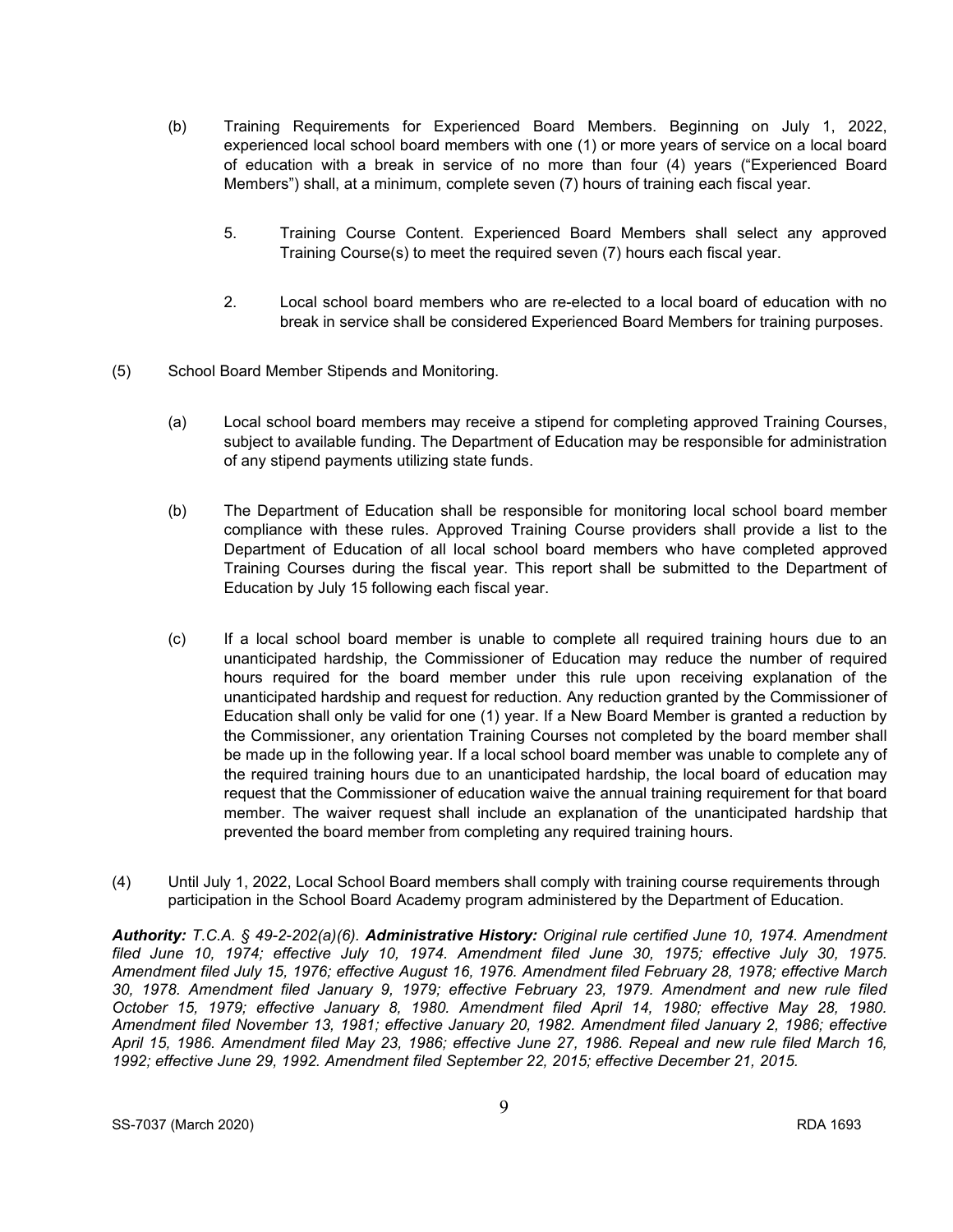#### **AMENDMENT**

#### **RULES OF THE STATE BOARD OF EDUCATION**

## **CHAPTER 0520-01-02 DISTRICT AND SCHOOL OPERATIONS**

#### **0520-01-02-.31 ORGANIZATION AND ADMINISTRATION OF SCHOOLS.**

- (1) The minimum length of the school day for students shall be six and one-half  $(6\frac{1}{2})$  hours.
	- (a) LEAs may provide for professional development during the school day under one (1) of the following options:
		- 1. LEAs which elect to extend the school day to at least seven (7) hours for the purpose of meeting instructional time requirements missed due to dangerous or extreme weather conditions may allocate a portion of that extension for the purpose of faculty professional development, IEP team meetings, school-wide or system-wide instructional planning meetings, parent/teacher conferences, or other similar meetings, as permitted in T.C.A. § 49-6-3004(e)(1), under the following conditions:
			- (i) Prior to the beginning of the school year, the LEA shall designate how many days shall be allocated for dangerous or extreme weather conditions and how many shall be allocated for student dismissals for faculty professional development, IEP team meetings, school-wide or system-wide instructional planning meetings, parent/teacher conferences, or other similar meetings. The total number of days shall not exceed thirteen (13).
			- (ii) Faculty professional development shall be consistent with the policies, standards, and guidelines established by the State Board of Education.
			- (iii) LEAs shall submit their plans for the allocation of excess time to the Commissioner for approval.
		- 2. LEAs may adopt policies providing for individual schools to have school days of at least seven (7) hours in order to accumulate instructional time to be used for periodic early student dismissals for the purpose of faculty professional development. The following conditions shall apply to LEAs exercising this option:
			- (i) Early dismissals shall not exceed the equivalent of thirteen (13) days and shall not exceed three and one-half (3½) hours in any week.
			- (ii) Students shall attend school one-hundred eighty (180) days.
			- (iii) Faculty professional development shall be consistent with standards and guidelines established by the State Board of Education in the Professional Development Policy 5.200.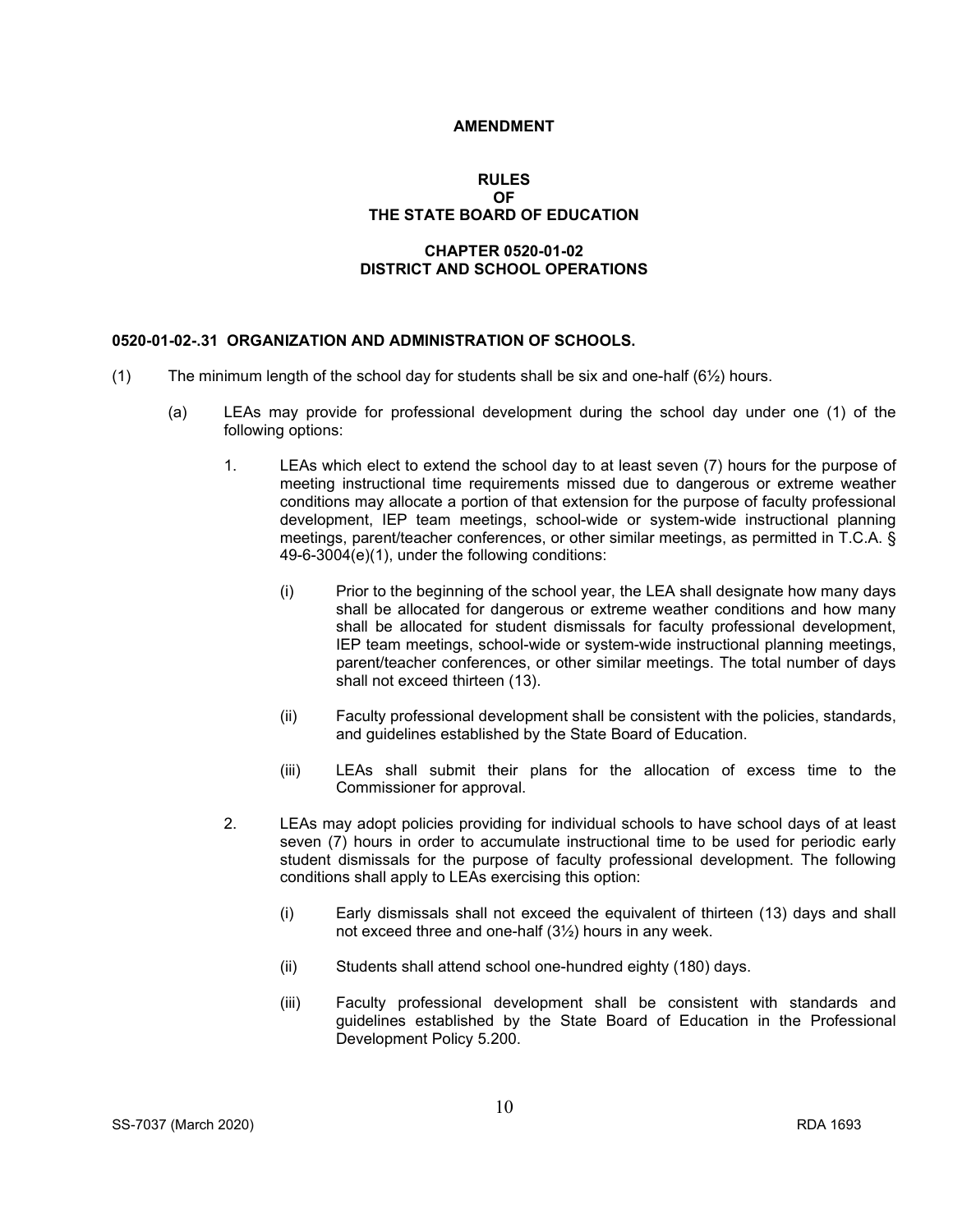- (2) The length of the kindergarten day shall not be less than four (4) hours. Double sessions in any kindergarten program may be permitted so long as both sessions meet all legal requirements for kindergarten programs.
- (3) A cumulative record provided to teachers by the LEA shall be kept up to date for each student, kindergarten (K) through grade twelve (12), and shall remain as local school property.
	- (a) Each school shall provide for the storage and safekeeping of all records and reports.
	- (b) The maintenance, use, dissemination, and confidentiality of information in school records and reports shall be governed by written policies of the local board of education.
- (4) Local boards of education shall have policies providing for class sizes in grades kindergarten (K) through twelve (12) in accordance with the following:

| Grade Level          | Average Class Size | Maximum Class Size |
|----------------------|--------------------|--------------------|
| K-3                  |                    | 25                 |
| 4-6                  | 25                 | 30                 |
| 7-12                 | 30                 | 35                 |
| Career and Technical | 20                 | 25                 |
| Education            |                    |                    |

- (a) The average class size for a grade level unit (such as the unit K-3) shall not exceed the stated average, although individual classes within that grade level unit may exceed the average.
- (b) No class shall exceed the prescribed maximum size.
- (c) The average class size and the maximum class size shall be based on regular classroom teaching positions pursuant to T.C.A. § 49-1-104(c).
- (d) Class size limits may be exceeded in such areas as keyboarding and instrumental and vocal music classes, provided that the effectiveness of the instructional program in these areas is not impaired.
- (e) LEAs may seek a waiver from the Commissioner to extend the Career and Technical Education (CTE) class size average in grades nine through twelve (9-12), provided that individual class sizes do not exceed the maximum class size set for CTE classes.
- (f) LEAs shall not establish split-grade classes for the purpose of complying with the provisions of the class size averages and maximums. However, these provisions do not prevent LEAs from using multi-aged classes.
- (g) Local boards of education must approve the establishment of any split-grade classes for any purpose, provided that split-grade classes shall not be established for the purpose of compliance with the provisions herein.
- (h) The average class size specified for the grade levels involved in split-grade classes will be the maximum size allowed in such classes.
- (5) Teachers shall be on duty at least seven (7) hours per day and such additional time as the LEA requires.
- (6) Local boards of education shall provide full-time classroom teachers in grades kindergarten (K) through twelve (12) with individual duty-free planning periods during the established instructional day.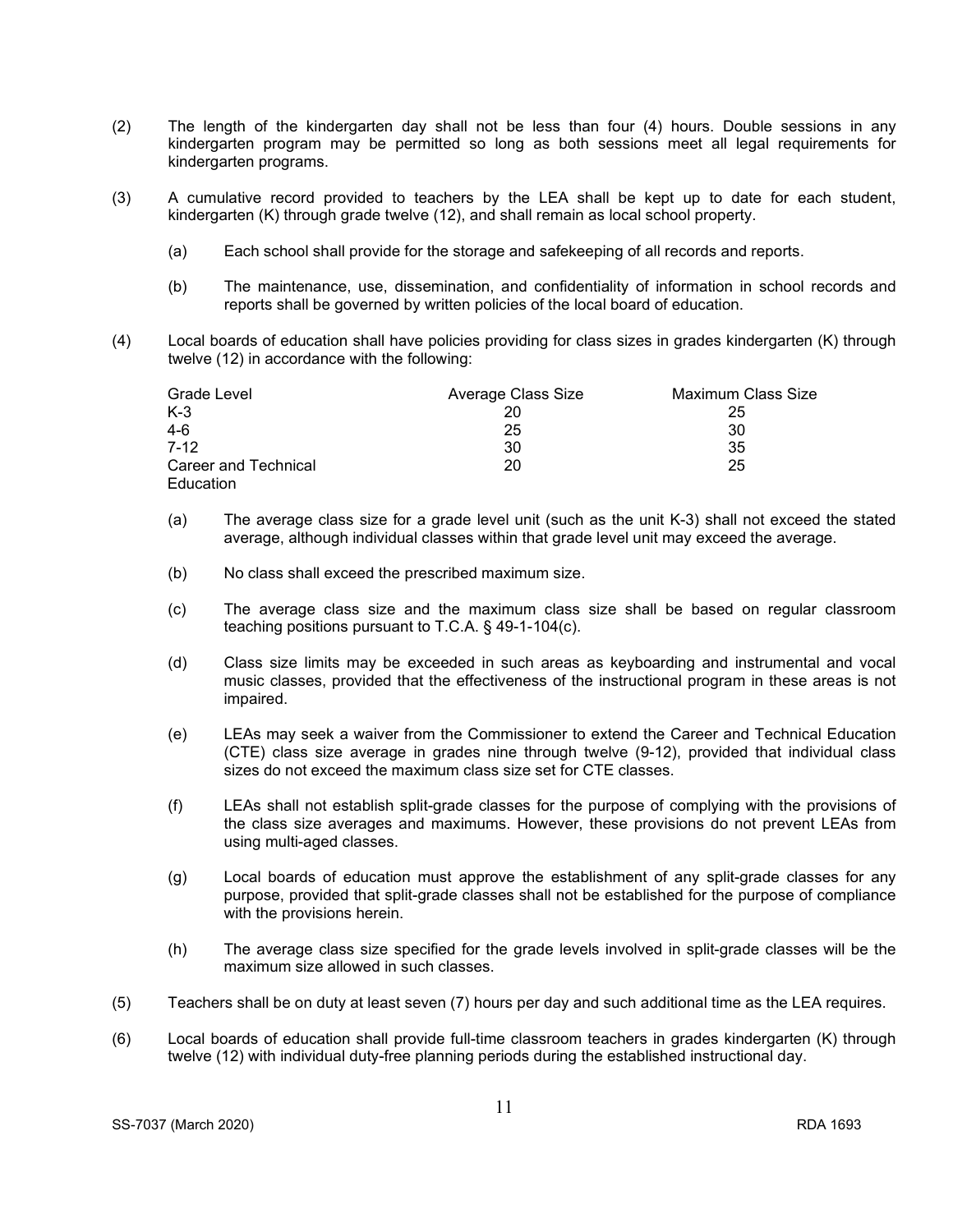- (a) Individual planning time shall consist of two and one-half (2½) hours each week during which teachers have no other assigned duties or responsibilities other than planning for instruction. The two and one-half (2½) hours may be divided on a daily or other basis.
- (b) In schools providing a lunch period for students, all teachers shall be provided each day with a lunch period during which they shall not have assigned duties. The lunch period for each teacher shall be at least the same amount of time as that allowed for students. Individual duty-free planning time shall not occur during any period that teachers are entitled to duty-free lunch.
- (c) Any LEA which is providing an individual duty-free planning period by extending the school day by thirty (30) minutes as of the beginning of the 2000-01 school year may continue such practice and satisfy the planning time requirements.
- (7) Local boards of education shall ensure compliance with the background check requirements of T.C.A. §§ 49-5-406 and 49-5-413, for all teachers or for any other positions requiring close proximity to children.
- (8) Local boards of education shall develop, maintain, and implement a long-range strategic plan that addresses at least a five (5)-year period of time. The plan shall be updated every two (2) years and include a mission statement, goals, objectives, and strategies, and address the State Board of Education Master Plan. The LEA shall develop and implement a district-level improvement plan that operationalizes the local board of education's five (5)-year strategic plan in accordance with State Board District and School Improvement Planning Policy 2.101.

*Authority: T.C.A. §§ 49-1-104, 49-1-302, 49-1-613 and 49-6-3004. Administrative History:*